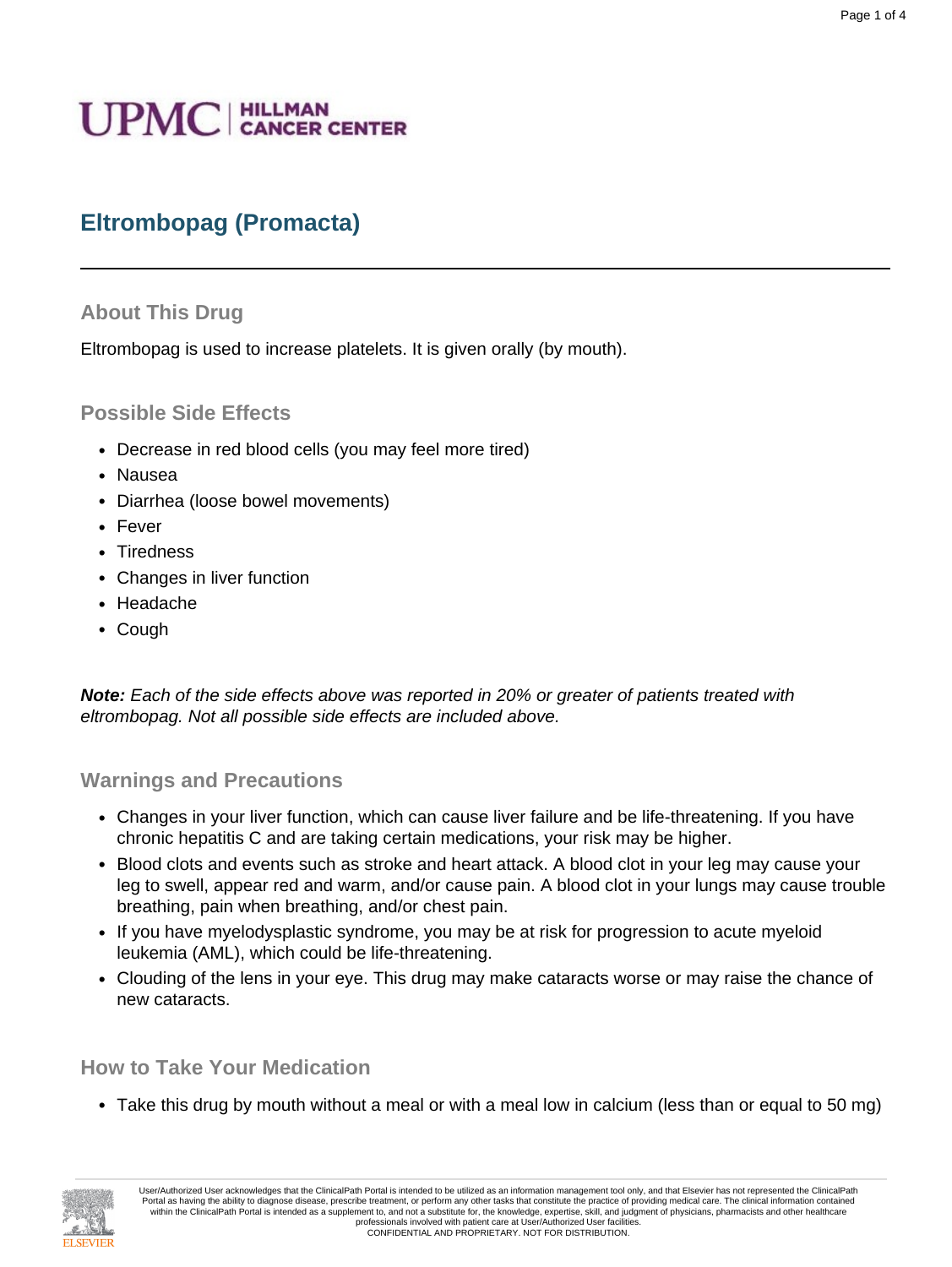- If you take antacids, calcium rich foods (e.g., dairy products and calcium-fortified juices), or supplements containing iron, calcium, aluminum, magnesium, selenium and zinc, take eltrombopag at least 2 hours before or 4 hours after you take these medicines.
- **Tablet:** Do not crush, split or chew the tablet. Do not mix with food or liquids.
- **Oral Suspension:** Prepare suspension with water only. Do not use hot water. Talk to your doctor, nurse and/or pharmacist for proper preparation, dosing and administration.
- **Missed dose:** If you miss a dose, do not take the missed dose and do not double up on the next dose. Instead, continue with your regular dosing schedule and contact your physician. Do not take 2 doses at the same time or extra doses.
- **Handling:** Wash your hands after handling your medicine, your caretakers should not handle your medicine with bare hands and should wear latex gloves.
- **Storage:** Store the tablets and oral suspension in the original container at room temperature. The oral suspension should be administered immediately after reconstitution but may be stored for a maximum of 30 minutes at room temperature. Throw away if not used within 30 minutes.
- **Disposal of unused medicine:** Do not flush any expired and/or unused medicine down the toilet or drain unless you are specifically instructed to do so on the medication label. Some facilities have take-back programs and/or other options. If you do not have a take-back program in your area, then please discuss with your nurse or your doctor how to dispose of unused medicine.

# **Treating Side Effects**

- Manage tiredness by pacing your activities for the day.
- Be sure to include periods of rest between energy-draining activities.
- Drink plenty of fluids (a minimum of eight glasses per day is recommended).
- If you throw up or have loose bowel movements, you should drink more fluids so that you do not become dehydrated (lack of water in the body from losing too much fluid).
- If you have diarrhea, eat low-fiber foods that are high in protein and calories and avoid foods that can irritate your digestive tracts or lead to cramping.
- Ask your nurse or doctor about medicine that can lessen or stop your diarrhea.
- To help with nausea, eat small, frequent meals instead of three large meals a day. Choose foods and drinks that are at room temperature. Ask your nurse or doctor about other helpful tips and medicine that is available to help stop or lessen these symptoms.
- Keeping your pain under control is important to your well-being. Please tell your doctor or nurse if you are experiencing pain.

# **Food and Drug Interactions**

- There are known interactions of eltrombopag with food such as calcium-rich foods (e.g., dairy products and calcium-fortified juices). If this medication is taken with a meal, it should contain less than or equal to 50 mg of calcium.
- Check with your doctor or pharmacist about all other prescription medicines and over-the-counter medicines and dietary supplements (vitamins, minerals, herbs and others) you are taking before starting this medicine as there are known drug interactions with eltrombopag. Also, check with your doctor or pharmacist before starting any new prescription or over-the-counter medicines, or dietary supplements to make sure that there are no interactions.

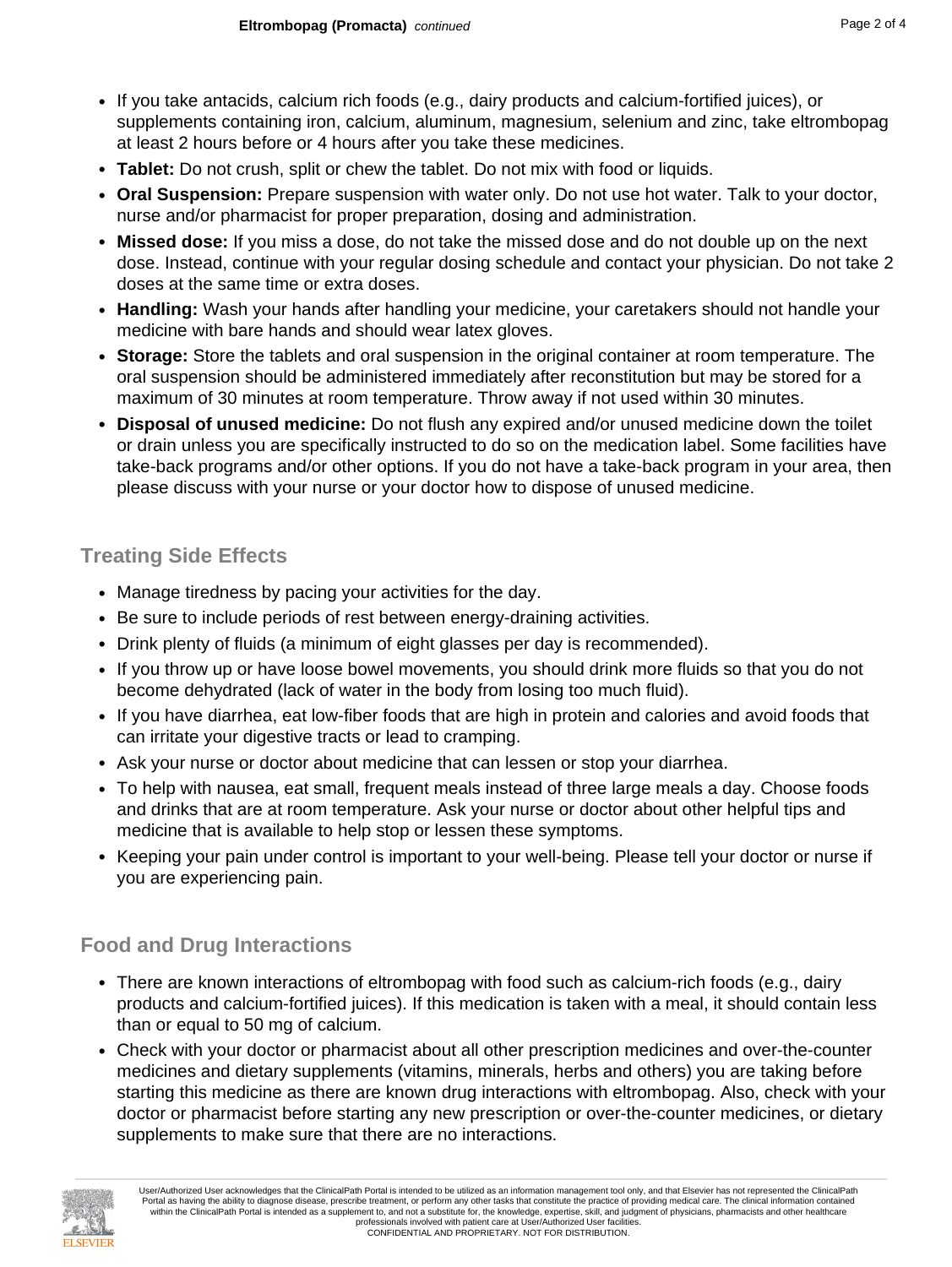• Drugs that treat heartburn and stomach upset, and drugs containing iron, calcium, aluminum, magnesium, selenium and zinc may lower the effect of your cancer treatment if taken with eltrombopag. Take eltrombopag at least 2 hours before or 4 hours after you take these medicines.

#### **When to Call the Doctor**

Call your doctor or nurse if you have any of these symptoms and/or any new or unusual symptoms:

- Fever of 100.4° F (38° C) or higher
- Chills
- Tiredness that interferes with your daily activities
- Coughing up yellow, green, or bloody mucus
- Feeling dizzy or lightheaded
- Blurred vision or other changes in eyesight
- Headache that does not go away
- Wheezing and/or trouble breathing
- Chest pain or symptoms of a heart attack. Most heart attacks involve pain in the center of the chest that lasts more than a few minutes. The pain may go away and come back. It can feel like pressure, squeezing, fullness, or pain. Sometimes pain is felt in one or both arms, the back, neck, jaw, or stomach. **If any of these symptoms last 2 minutes, call 911.**
- Diarrhea, 4 times in a day or loose bowel movements with lack of strength or a feeling of being dizzy
- Nausea that stops you from eating or drinking and/or is not relieved by prescribed medicines
- Signs of possible liver problems: dark urine, pale bowel movements, bad stomach pain, feeling very tired and weak, unusual itching, or yellowing of the eyes or skin
- Your leg or arm is swollen, red, warm and/or painful
- Swelling of your legs, ankles and/or feet
- Symptoms of a stroke such as sudden numbness or weakness of your face, arm, or leg, mostly on one side of your body; sudden confusion, trouble speaking or understanding; sudden trouble seeing in one or both eyes; sudden trouble walking, feeling dizzy, loss of balance or coordination; or sudden, bad headache with no known cause. **If you have any of these symptoms for 2 minutes, call 911.**
- If you think you may be pregnant or may have impregnated your partner

# **Reproduction Warnings**

- **Pregnancy warning**: This drug may have harmful effects on the unborn baby. Females of childbearing potential should use effective contraception during treatment and for at least 7 days after stopping treatment. Let your doctor know right away if you think you may be pregnant or may have impregnated your partner.
- **Breastfeeding warning**: Women should not breastfeed during treatment because this drug could enter the breast milk and cause harm to a breastfeeding baby.